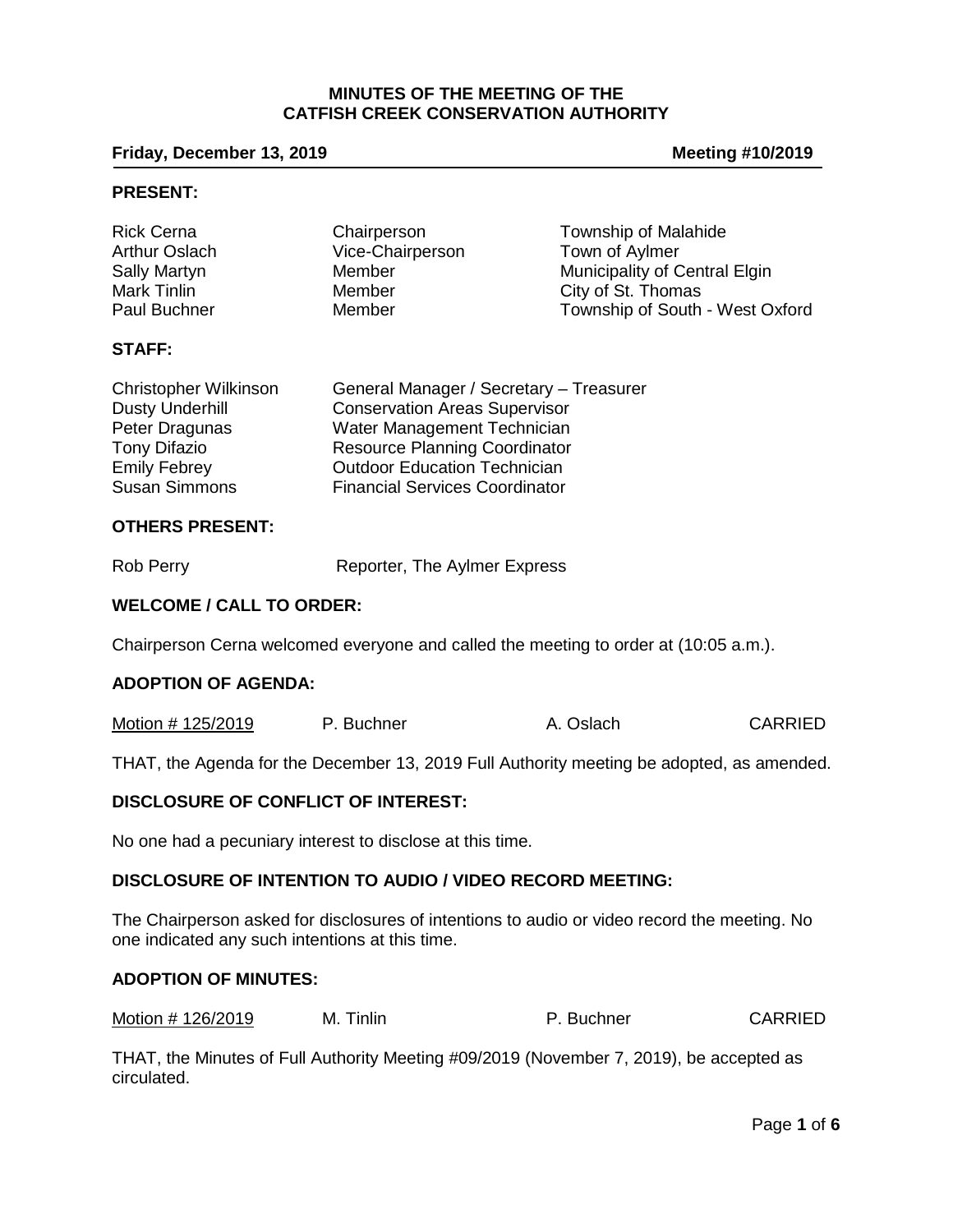| <u>Motion # 127/2019</u>                                                                                   | A. Oslach                                                                                     | P. Buchner | <b>CARRIED</b> |  |
|------------------------------------------------------------------------------------------------------------|-----------------------------------------------------------------------------------------------|------------|----------------|--|
| be accepted as circulated.                                                                                 | THAT, the Minutes of Land Management Committee Meeting #02/2019 (November 28, 2019),          |            |                |  |
| <b>BUSINESS ARISING FROM MINUTES:</b>                                                                      |                                                                                               |            |                |  |
| None                                                                                                       |                                                                                               |            |                |  |
| <b>PUBLIC / SPECIAL DELEGATIONS:</b>                                                                       |                                                                                               |            |                |  |
| None                                                                                                       |                                                                                               |            |                |  |
| <b>REPORTS:</b>                                                                                            |                                                                                               |            |                |  |
|                                                                                                            | Report FA 61/2019 - Monthly Staff Reports was presented, discussed, and resolved.             |            |                |  |
| Motion # 128/2019                                                                                          | M. Tinlin                                                                                     | A. Oslach  | <b>CARRIED</b> |  |
|                                                                                                            | THAT, amended Staff Reports for the month of November, 2019, be noted and filed.              |            |                |  |
| discussed, and resolved                                                                                    | Report FA 62/2019 - November Summary of Revenue & Expenditures was presented,                 |            |                |  |
| Motion # 129/2019                                                                                          | <b>P.</b> Buchner                                                                             | M. Tinlin  | <b>CARRIED</b> |  |
| THAT, Report FA 62/2019, be noted and filed.                                                               |                                                                                               |            |                |  |
|                                                                                                            | Report FA 63/2019 - Accounts Payable, was presented, discussed, and resolved.                 |            |                |  |
| Motion # 130/2019                                                                                          | M. Tinlin                                                                                     | A. Oslach  | <b>CARRIED</b> |  |
| THAT, Accounts Payable totaling \$38,020.25, be approved for payment as presented in Report<br>FA 63/2019. |                                                                                               |            |                |  |
|                                                                                                            | Report FA 64/2019 - Monthly Plan Review, was presented, discussed, and resolved.              |            |                |  |
| Motion # 131/2019                                                                                          | A. Oslach                                                                                     | P. Buchner | <b>CARRIED</b> |  |
| October, and November, 2019.                                                                               | THAT, the Full Authority approve the Monthly Plan Review Report for the months of September,  |            |                |  |
| and resolved.                                                                                              | Report FA 65/2019 – Approved Section 28 Regulation Applications, was presented, discussed,    |            |                |  |
| Motion # 132/2019                                                                                          | P. Buchner                                                                                    | M. Tinlin  | <b>CARRIED</b> |  |
| FA 65/2019, as information.                                                                                | THAT, the Full Authority receive the staff approved Section 28 Regulation Applications Report |            |                |  |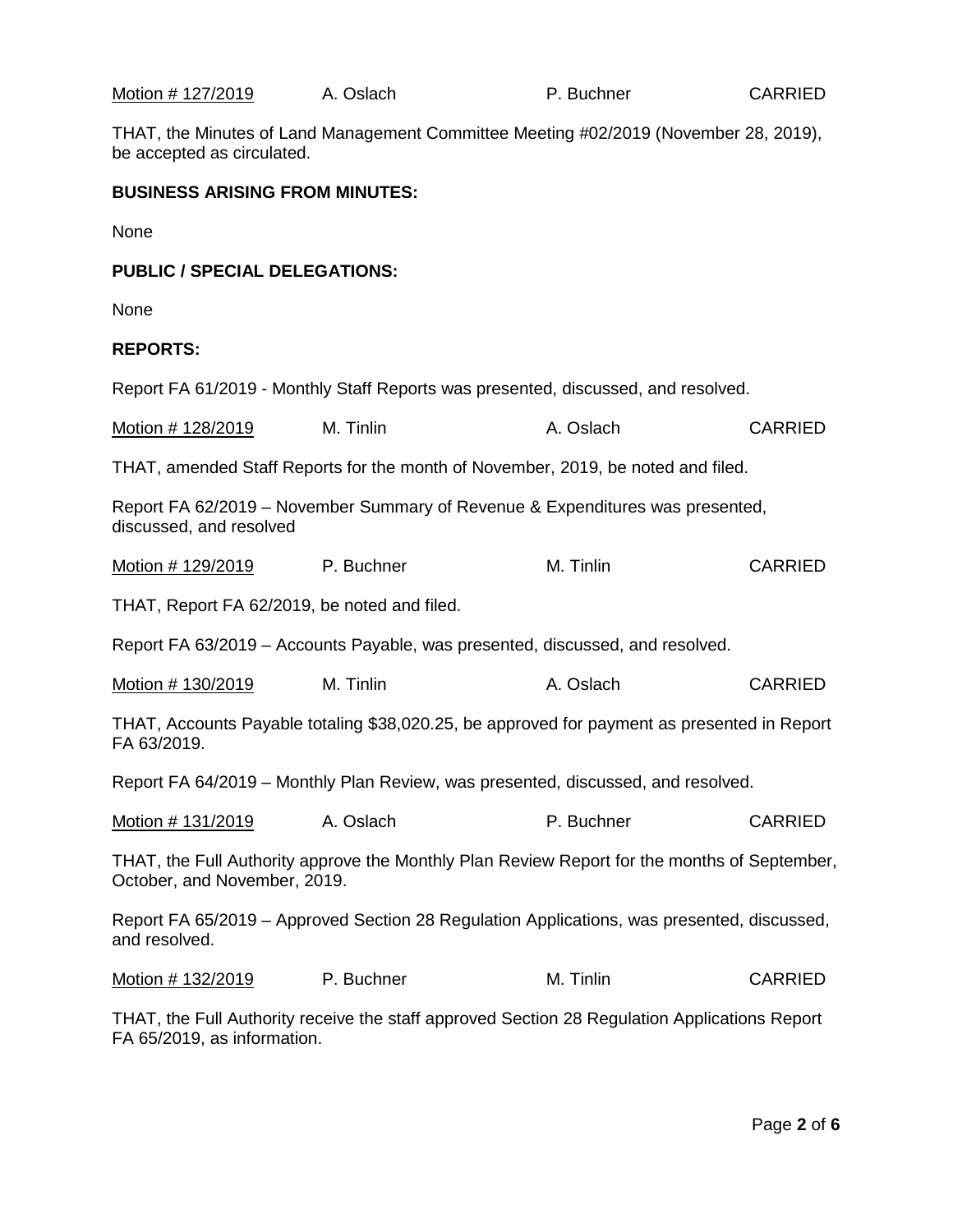Report FA 66/2019 – Special Advisor on Flooding Report to Government, was presented, discussed, and resolved.

Motion # 133/2019 M. Tinlin A. Oslach CARRIED

THAT, Report FA 66/2019 be received for information.

Report FA 67/2019 – Request from Kettle Creek Conservation Authority, was presented, discussed, and resolved.

| Motion # 134/2019 | M. Tinlin | P. Buchner | <b>CARRIED</b> |
|-------------------|-----------|------------|----------------|
|-------------------|-----------|------------|----------------|

THAT, Sally Martyn and Rick Cerna be named as the two members to meet with KCCA to identify programs, services or staff that could be shared for cost containment.

Report FA 68/2019 – Springwater Conservation Area 2020 Fee Schedule, was presented, discussed, and resolved.

Motion # 135/2019 A. Oslach B. Buchner P. Buchner CARRIED

THAT, the 2020 Springwater Conservation Area Fee Schedule attached to Report FA 68/2019 be adopted as presented.

Report FA 69/2019 – Proposed 2020 Meeting Schedule, was presented, discussed, and resolved.

| Motion # 136/2019 | M. Tinlin | A. Oslach | <b>CARRIED</b> |
|-------------------|-----------|-----------|----------------|
|-------------------|-----------|-----------|----------------|

THAT, the Full Authority approve the 2020 Meeting Date Schedule as outlined in Report FA 69/2019.

Report FA 70/2019 – Year-End Motions, was presented, discussed, and resolved.

Motion # 137/2019 M. Tinlin M. The P. Buchner CARRIED

THAT, the Full Authority approve the list of Year-End Motions contained in Report FA 70/2019.

## **GENERAL MANAGER / SECRETARY - TREASURER'S REPORT:**

a) Conservation Ontario Meeting:

The General Manager/Secretary-Treasurer advised the Members that he and Chairperson Cerna attended the Conservation Ontario meetings held in Toronto on December  $8<sup>th</sup>$  and 9th, 2019. The focus on the Sunday meeting was to discuss the recently released flood advisor report. Monday's focus was presentations from Jennifer Keyes, Manager with MNRF's Great Lakes and Policy Division, Ministry of the Environment, Conservation and Parks' deputy minister Serge Imbrogno. Staff and members had an opportunity to hear presentations and ask questions of both provincial representatives.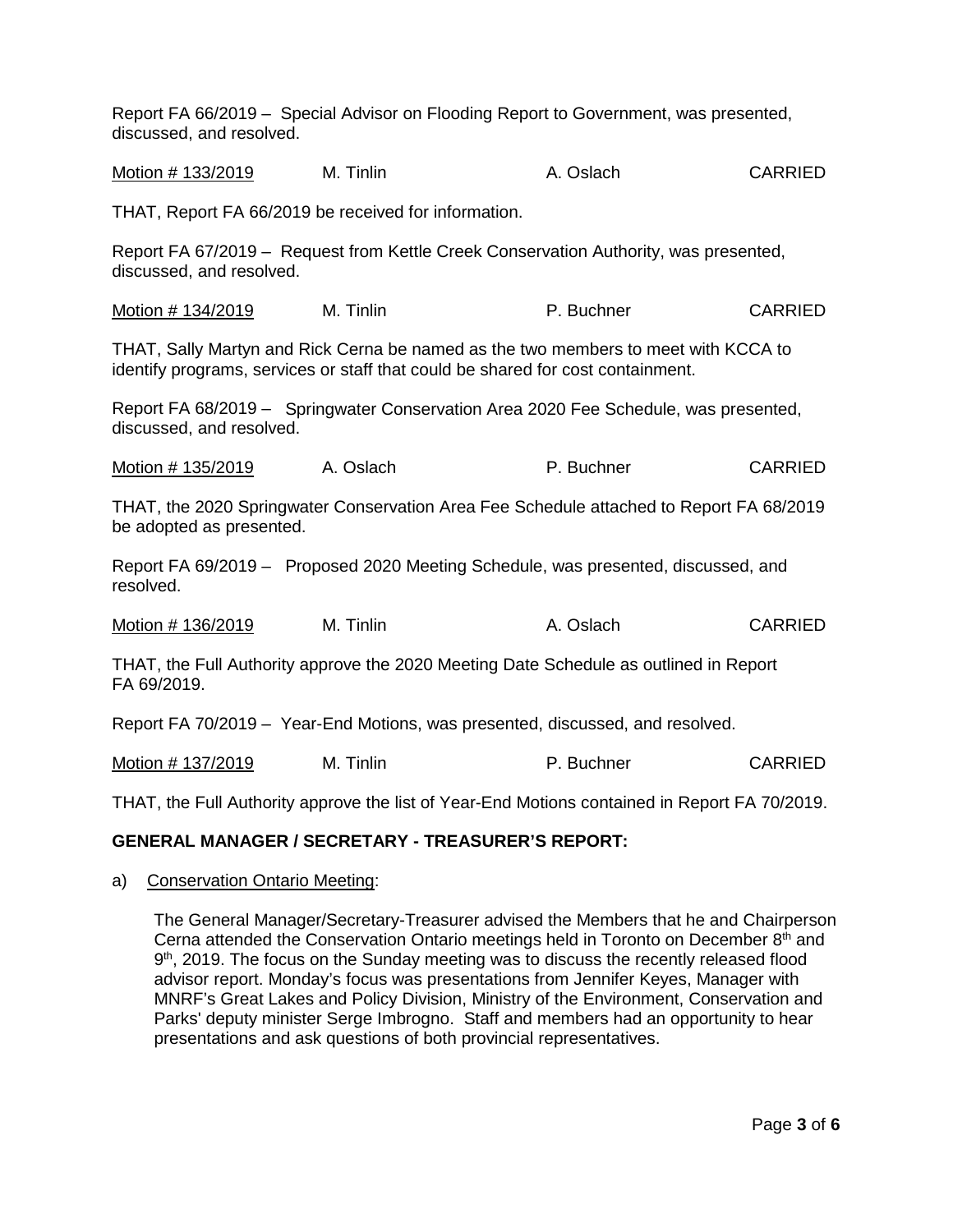# b) Staff Hiring:

The General Manager/Secretary-Treasurer informed the Members that at the Personnel/Finance Committee meeting held November 28<sup>th</sup>, 2019, the positions of Community Outreach Technician and two (2) Field Technicians were approved for 2020.

## c) Staff Training:

The General Manager/Secretary-Treasurer informed the Members that training was limited to only legislated / mandatory training to help with the 40k shortfall in 2019. However, there is still a need for ongoing knowledge and capacity building, therefore on an opportunity basis, staff are visiting or speaking on the phone with other Conservation Authorities and sharing ideas, process, procedure, standards and ideas for improving our business.

### **UNFINISHED BUSINESS:**

None

## **CHAIRPERSON'S / BOARD MEMBER'S REPORT:**

None

## **NOTICE OF MOTIONS / NEW BUSINESS:**

None

## **CORRESPONDENCE:**

- a) Not Copied:
	- Correspondence Register for November, 2019
- b) Copied:
	- A letter sent from Conservation Ontario to the Ministry of Natural Resources and Forestry on November 1, 2019 regarding Conservation Ontario's comments on "Proposed amendments to the *Aggregate Resources Act*" (ERO#019-0556) and Schedule 16 of Bill 132, *Better for People, Smarter for Business Act,* 2019
	- A letter received from the Township of Ramara to Minister Yurek on November 7, 2019 regarding Conservation Authority Exit Clause
	- A letter from the Township of Springwater received on November 8, 2019 regarding the Nottawasaga Valley Conservation Authority Levy
	- A letter from the Town of Wasaga Beach to Doug Ford received on November 8, 2019 regarding a resolution from the Township of Springwater - Conservation Authority Levies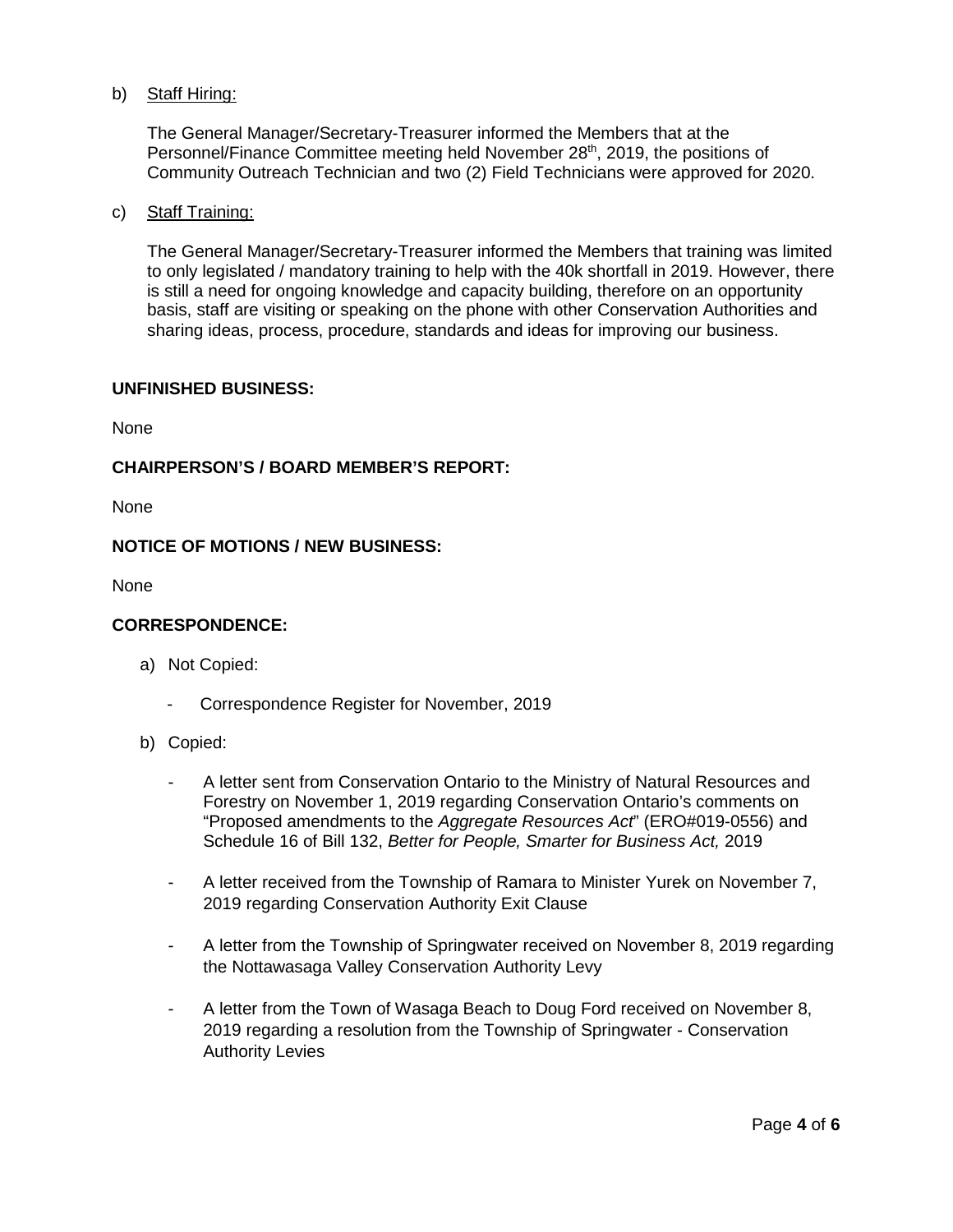- A letter received by CCCA from the Township of Malahide on November 12, 2019 regarding the council approval of the quotation for the Dragline for Port Bruce Ice **Breaking**
- A letter from CCCA to the Elgin Stewardship Council on November 13, 2019 regarding a proposal to fill the vacant Project Coordinator position with CCCA staff.
- An email from the Elgin Stewardship Council to CCCA on November 14, 2019 regarding declining the partnership offer from November 13, 2019
- A letter from the Township of Amaranth received on November 26, 2019 regarding the Nottawasaga Valley Conservation Authority Levies
- A letter from the Township of Amaranth received on November 26, 2019 regarding Conservation Authority Exit Clause
- A letter sent from Conservation Ontario to the Ministry of Environment, Conservation and Parks, and the Ministry of Natural Resources and Forestry on November 27, 2019 regarding Conservation Ontario's comments on the "*Waterpower Exemption from Permits To Take Water*" (ERO#019-0545) and the "*Amendments to Three Statutes administered by the Ministry of Natural Resources and Forestry to support the proposed Better for People, Smarter for Business Act, 2019 and a proposal for a new regulation under the Lakes and Rivers Improvement Act*" (ERO#019-0732)
- A letter sent from Lerners LLP to CCCA Chairperson and General Manager/Secretary-Treasurer on November 29, 2019 Re. Kyle and Isabel Cronk Revetment Application

| Motion # 138/2019 | P. Buchner | A. Oslach | <b>CARRIED</b> |
|-------------------|------------|-----------|----------------|
|-------------------|------------|-----------|----------------|

THAT, the Correspondence Register and the Copied Correspondence for November, 2019, be noted and filed.

## **CLOSED SESSION:**

| Motion #139/2019  | M. Tinlin                                                                     | P. Buchner | <b>CARRIED</b> |
|-------------------|-------------------------------------------------------------------------------|------------|----------------|
|                   | THAT, the Full Authority adjourn to Closed Session at (11:15 a.m.).           |            |                |
| Motion #140/2019  | A. Oslach                                                                     | M. Tinlin  | <b>CARRIED</b> |
|                   | THAT, the Full Authority rise from Closed Session and report at (11:52 a.m.). |            |                |
| Motion # 141/2019 | S. Martyn                                                                     | P. Buchner | <b>CARRIED</b> |

THAT, the Minutes from the Closed Session November 7, 2019, be accepted as circulated.